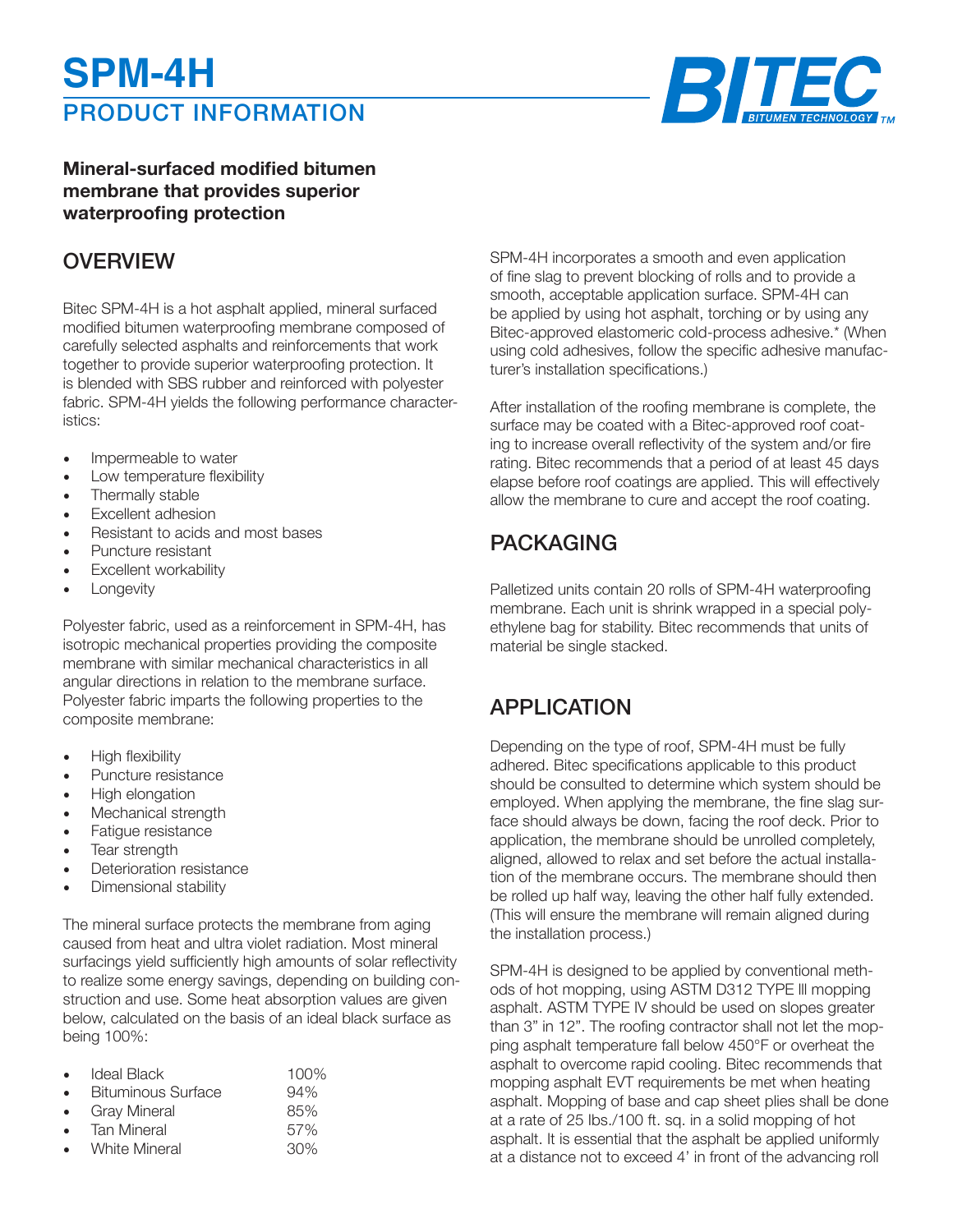# PRODUCT INFORMATION **SPM-4H**



surface. A continuous, 1⁄4" bead of uninterrupted mopping asphalt shall be seen coming from the end and side laps. Seams that are not fully bonded can be repaired by inserting a hot trowel between the affected seam and lightly torching. Upon removal of the hot trowel, pressure should be applied to the top ply, forcing the modified bitumen to flow out the desired distance.

All side and end laps should be a minimum of 4" and 6" respectively. If the membrane is loose laid, an area of 40" each side of the end lap should be fully bonded to the roof surface.

Bitec SBS hot-applied membranes can be installed in hot roofing asphalt or in Bitec-approved cold-process adhesives.\* Bitec SBS membranes are not recommended for use over coal tar or pitch roofs unless the existing deck is separated from the Bitec membrane by a minimum 1⁄2" thick, mechanically attached recovery board. Bitec does not allow the use of plastic roofer's cement with any of its membranes. As with any roofing project, good roofing practices should always be followed. Consult the Bitec specification and details book for information governing certain systems.

# TOOLS REQUIRED

Tools required to apply Bitec SPM-4H waterproofing membrane include: a roofer's kettle, lug bucket, roofer's mop, dial thermometer, spatula or round nose roofer's trowel, a roofer's knife, propane torch, pair of work gloves, flat-soled shoes and an ABC dry chemical fire extinguisher at the kettle and on the roof.

Before using this product, be certain that all information concerning the installation of this product and safety guidelines pertaining thereto have been read and fully understood. The application of modified membranes requires the use of explosive gas and molten asphalts, which if mishandled can and will cause personal injury and/or property damage.

# **SAFETY**

#### **Contractor**

It is the contractor's responsibility to observe all fire prevention policies and practices, to train, instruct and warn employees on the use of torching equipment. Follow OSHA and NRCA provisions for fire protection, including but not limited to those listed in OSHA 1910.151, 155, 156, 157, and 1910.1101, which apply to torch application. The

contractor should be familiar with NFPA 58 "Standard for the Storage and Handling of Liquefied Petroleum Gas" and any other appropriate publications of the National LP Gas Association.

#### **Fire Department Regulations**

The contractor should be familiar with all local fire codes in his area. The contractor is responsible for obtaining all necessary permits or certificates before any work is started.

#### **Personnel**

Proper clothing should be worn at all times while installing any modified membrane. Long sleeve shirt, long pants, leather or durable flat-soled shoes and work gloves. Workmen, other than the torch operator, should be no closer than 3' from open flame.

**NOTE:** The roofing contractor and his employees are the key to success regarding safety. Safety should always be first!